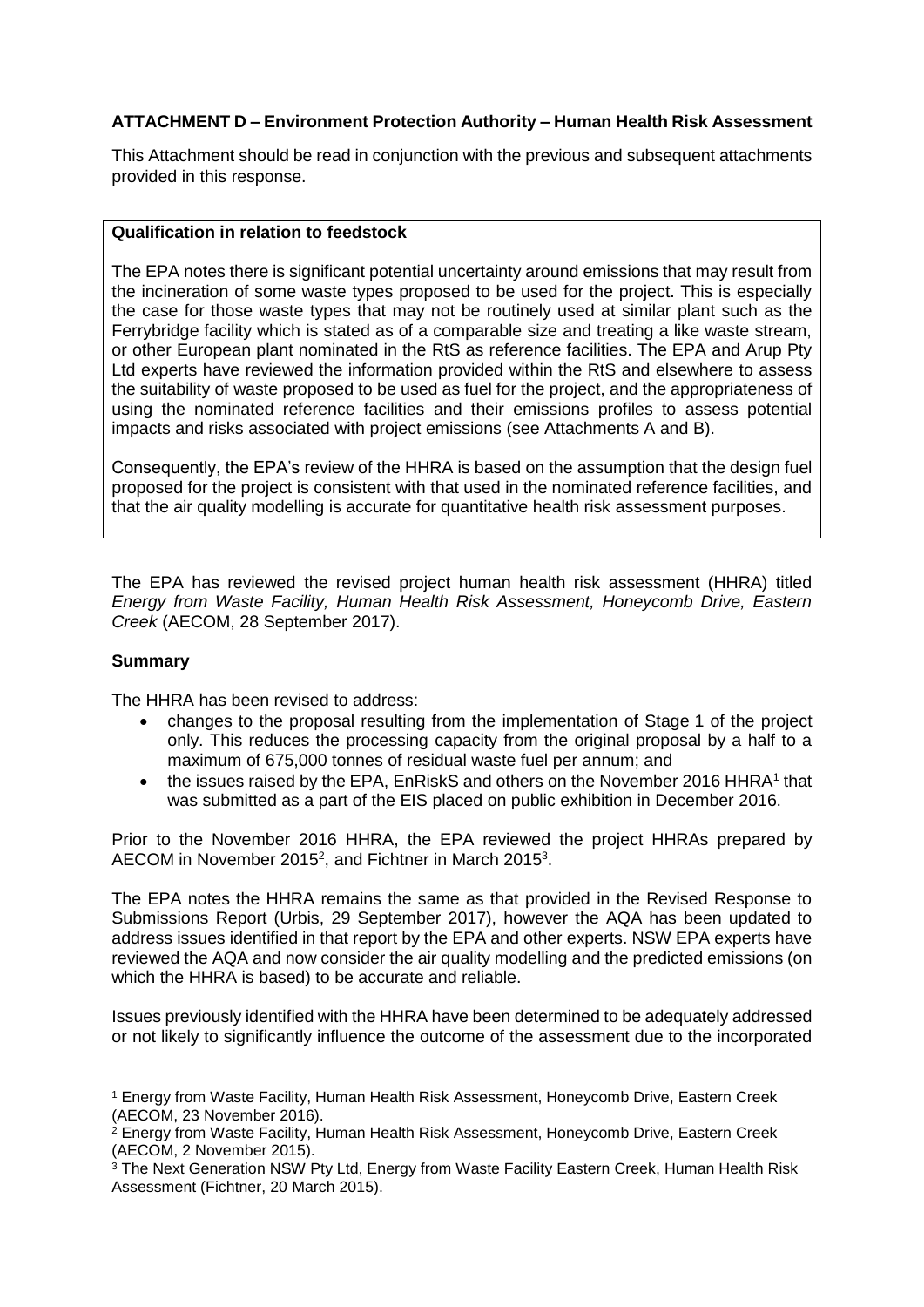conservative methodology which is designed to overestimate rather than underestimate project risks.

# **Details of the issues identified from the EPA's review of the HHRA are provided below.**

1. There remains some uncertainty associated with the assessment of facility impacts as it is unclear how accurate the assumptions and input data used in the assessment are.

The HHRA and other relevant project documents have been amended to better support estimates or define assumptions used and associated with:

- i. waste inputs, composition and processing (such as mixing/homogenisation);
- ii. plant operation and performance including to assess normal operations, periods of maintenance, start-up, shut-down and upset conditions; and
- iii. emissions, particularly of air pollutants.

With respect to air emissions and their potential health impacts, the following factors are noted as especially significant sources of variability and uncertainty:

- i. Fuel/waste composition;
- ii. Plant design and operation;
- iii. Flue gas treatment;
- iv. Start-up and shut-down; and
- v. Maintenance and upset conditions.

The EPA notes that the final plant design is not included in the RtS and consequently all information and aspects associated with environmental performance and outcomes (such as plant performance specifications) have not been defined or specified.

The EPA and Arup Pty Ltd have reviewed the information provided within the RtS and elsewhere to assess the accuracy of the air modelling, suitability of waste proposed to be used as fuel for the project, and the appropriateness of using the nominated reference facilities and their emissions profiles to assess potential impacts and risks associated with project emissions.

The EPA's review of the HHRA is based on the air modelling being accurate and reliable, and the waste proposed to be used as fuel being consistent with that used in the nominated reference facilities.

The EPA notes to address any remaining potential uncertainty, each element and aspect of the project must be designed, operated and maintained:

- in a manner consistent with that described and assessed in the RtS; and/or
- in accordance with current best practice, for the aspects that have not be finalised and/or are not described or defined in the RtS.

## 2. Air pollutant emissions and assessed scenarios.

The HHRA has been amended to considers five future operating scenarios (Section 4.2):

- 1. Normal/expected operating conditions chronic health risk assessment. Considered to be the most representative of future operating conditions.
	- a. Uses in-stack concentrations from representative facilities.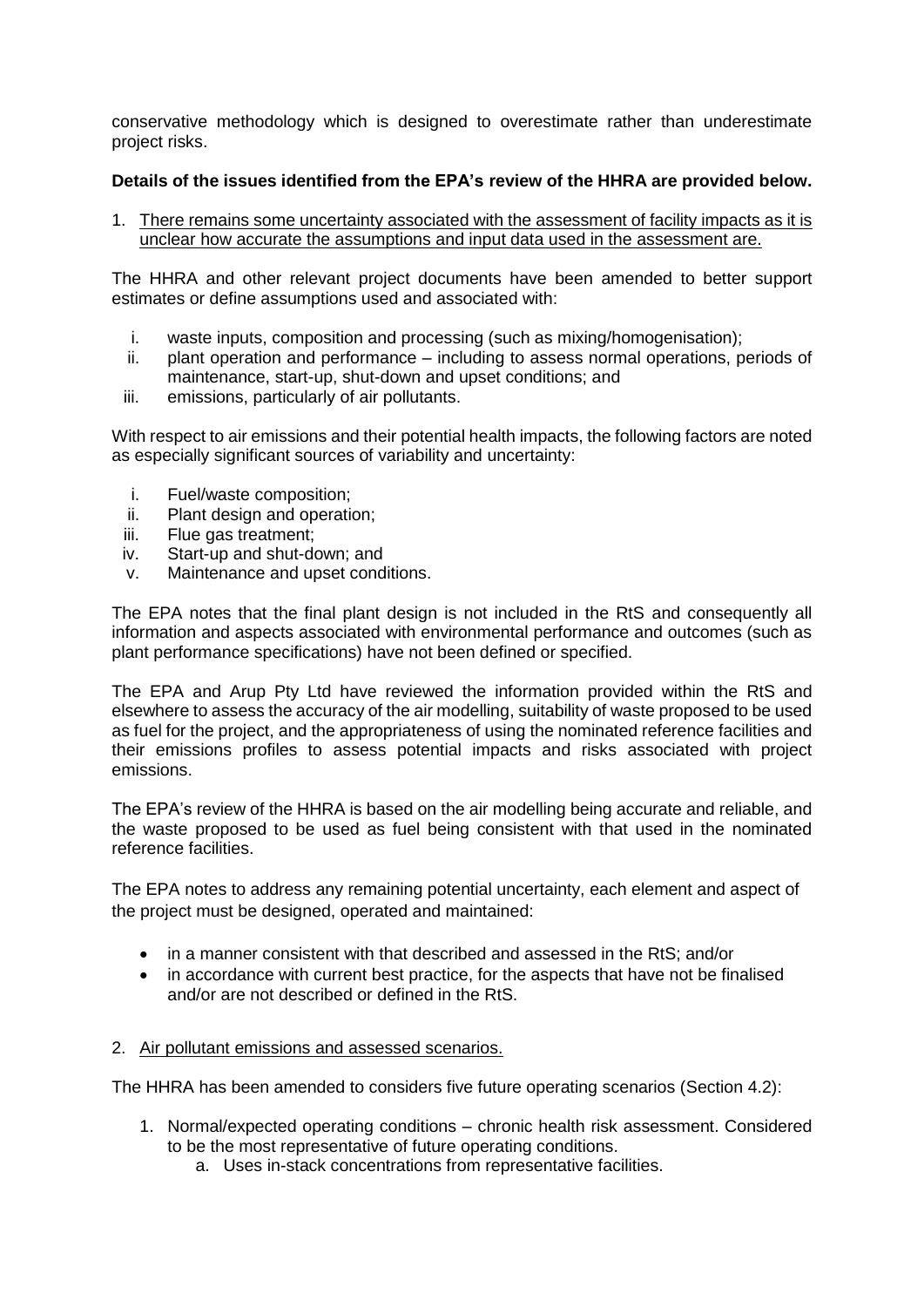- b. All concentrations are based on stack testing data provided by Ramboll, except for certain metals.
- c. Certain metal concentrations are those presented in the UK Environment Agency (EA) guidance on assessing group 3 metals from incinerators (Version 4).
- d. Updated concentrations for hydrogen fluoride (HF), hydrogen sulphide  $(H_2S)$ and nitrogen oxides (NOx) were used.
- 2. POEO limit operating conditions chronic health risk assessment. Considered to be of historical benefit only.
	- a. Uses POEO Regulation 2010 emission standards for electricity generation.
	- b. Metals were proportioned based on ratios determined by using the data provided in the UK EA Guidance.
- 3. Upset operating conditions acute health risk assessment. Considered to be the most representative of potential upset operating conditions.
	- a. Uses emission rates based on 10x Industrial Emissions Directive (IED; Directive 2010/75/EU) emission rates.
	- b. Metals were proportioned based on ratios determined by using the data provided in the UK EA Guidance.
	- c. NOx emissions were based on the likely post-combustion concentration using selective non-catalytic reduction (SNCR) emission controls.
- 4. Industrial Emissions Directive (IED) limits chronic health risk assessment. Considered to be the most representative of the maximum operating conditions.
	- a. Uses emission rates prescribed by the IED.
	- b. Daily IED limits were adopted, however half hourly limits were used where no daily limit was available.
	- c. Metals were proportioned based on ratios determined by using the data provided in the UK EA Guidance.
- 5. Diesel generators acute health risk assessment. Considered to be the most representative of potential upset operating conditions in the case where the diesel generators are required to run.
	- a. Assumes two emergency diesel generator emissions combined with stack emissions under normal operating conditions.
	- b. Uses Cummins (2015) emission rates for NOx.
	- c. Uses POEO emission limits for PM, CO and VOCs.
	- d. SOx emissions were calculated in accordance with the relevant Australia fuel standard.
	- e. Benzene within the exhaust was assumed to be 'well below 1%'.

In the chronic health risk assessment (Scenarios 1, 2 and 4), the maximum annual average ground level concentration at each receptor (for residential, recreational and commercial) and grid maximum concentrations were adopted as typical exposure concentrations.

In the acute health risk assessment (Scenarios 3 and 5), the maximum 1-hour average ground level concentration at each receptor (residential, recreational and commercial) and grid maximum concentrations were adopted as typical exposure concentrations.

The EPA notes the chosen operating scenarios are generally appropriate for a conservative assessment of facility impacts, and that the HHRA has aimed to identify and apply realistic, relevant, and potential worst case emissions in the assessment.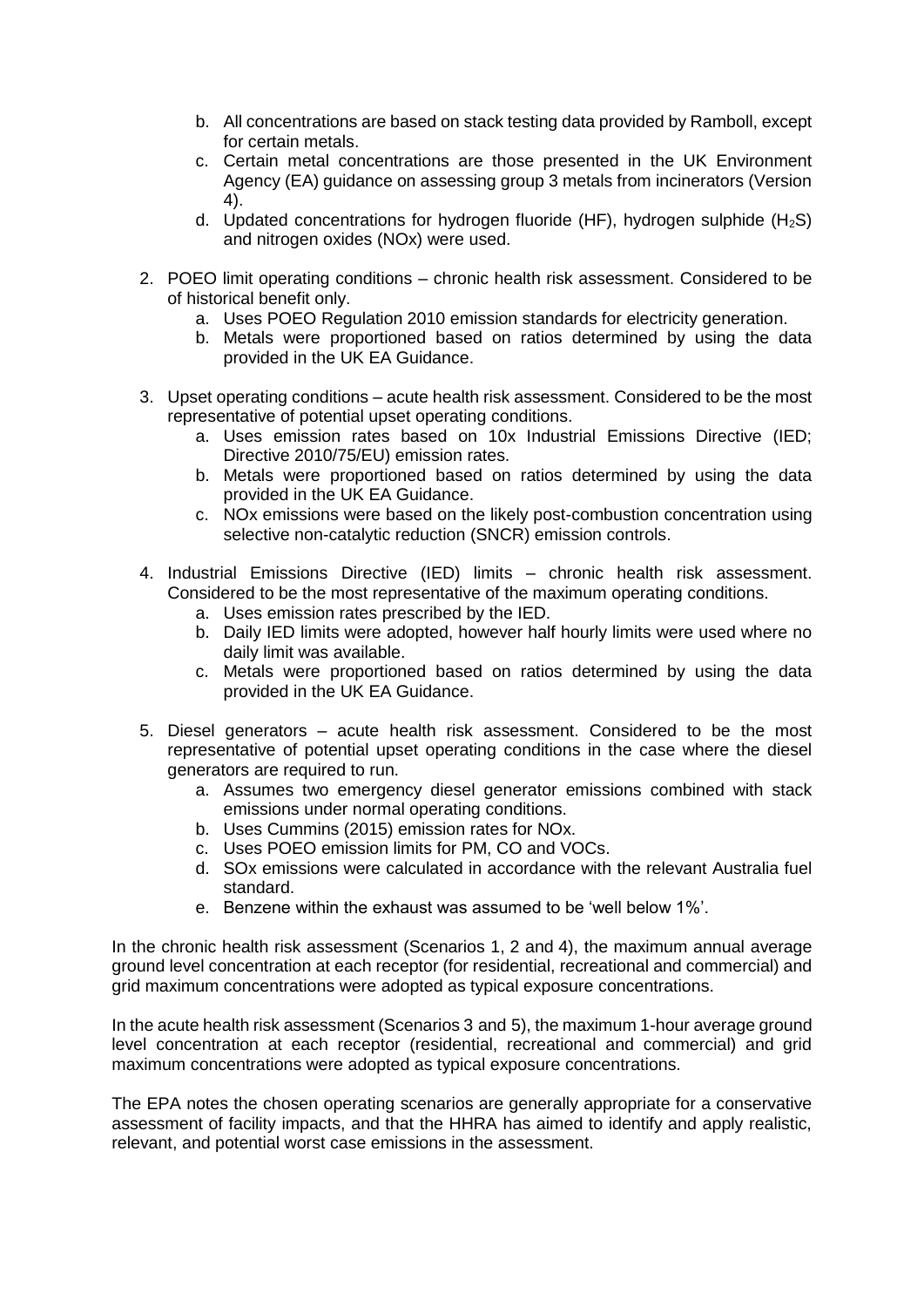The EPA notes the HHRA finds health risks to off-site residents and commercial workers from chronic exposure to air pollutants directly emitted from the facility, and associated with multiple exposure pathways, are low and acceptable for most complete pathways.

However, under the POEO limit operating conditions scenario, the acceptable hazard index of 1.0 was exceeded for offsite infants under the ingestion of breastmilk exposure scenario. The HHRA notes that the potential risk to an infant is considered unlikely due to the conservatism built into this scenario such as with respect to parameters associated with emission estimates and a mother and child's exposure. In addition, the HHRA notes that the WHO recommends breastfeeding in all but extreme circumstances as the advantages of breastfeeding far outweigh the potential risks from environmental pollutants.

In addition, health risks associated with acute exposure to emissions during upset conditions were also considered in the HHRA and found to be low and acceptable.

### 3. The assessment of impacts on human health relies on the provision of accurate assumptions and data in other project investigations.

The HHRA considers the following investigations with respect to potential risks to human health:

- Soil and Water Assessment:
- Ozone Impact Assessment;
- Air Quality and Greenhouse Gas Assessment;
- Noise Impact Assessment;
- Odour Assessment; and
- Preliminary Hazard Analysis and Fire Risk Assessment.

The HHRA found that outcomes from these assessments relevant to potential human health risks were such that further assessment of the respective impacts was not warranted – apart from impacts associated with ozone and air quality.

The EPA notes that these assessments provide critical information on which the assessment of health risks is based. In particular, the AQA and dispersion modelling output data is critical in the assessment of facility risks to human health. The HHRA refers to the project AQA for details of the proposed operation of the facility. These include, emission parameters, emission concentrations and details of modelling used to predict input values (including dust deposition) required for the quantitative assessment of health risks utilised in the HHRA.

As the AQA provides much of the input information into the HHRA, any inaccuracy in the AQA that affects air quality model outputs will also affect the HHRA input data, and thus may potentially adversely affect the outcomes of the HHRA.

In addition, the HHRA relies on numerous assumptions which must be achieved in practice for the outcomes of the HHRA to be applicable and accurate. Consequently, if the project is approved it must be required to be designed, built, operated and maintained strictly in accordance with the design parameters and assumptions applied in the project assessments.

The EPA notes that design information is not provided for all project aspects and in these cases current best practice must be implemented. This will ensure any emissions, potential environmental impacts and health risk that may be associated with the project are prevented or minimised to the maximum extent achievable.